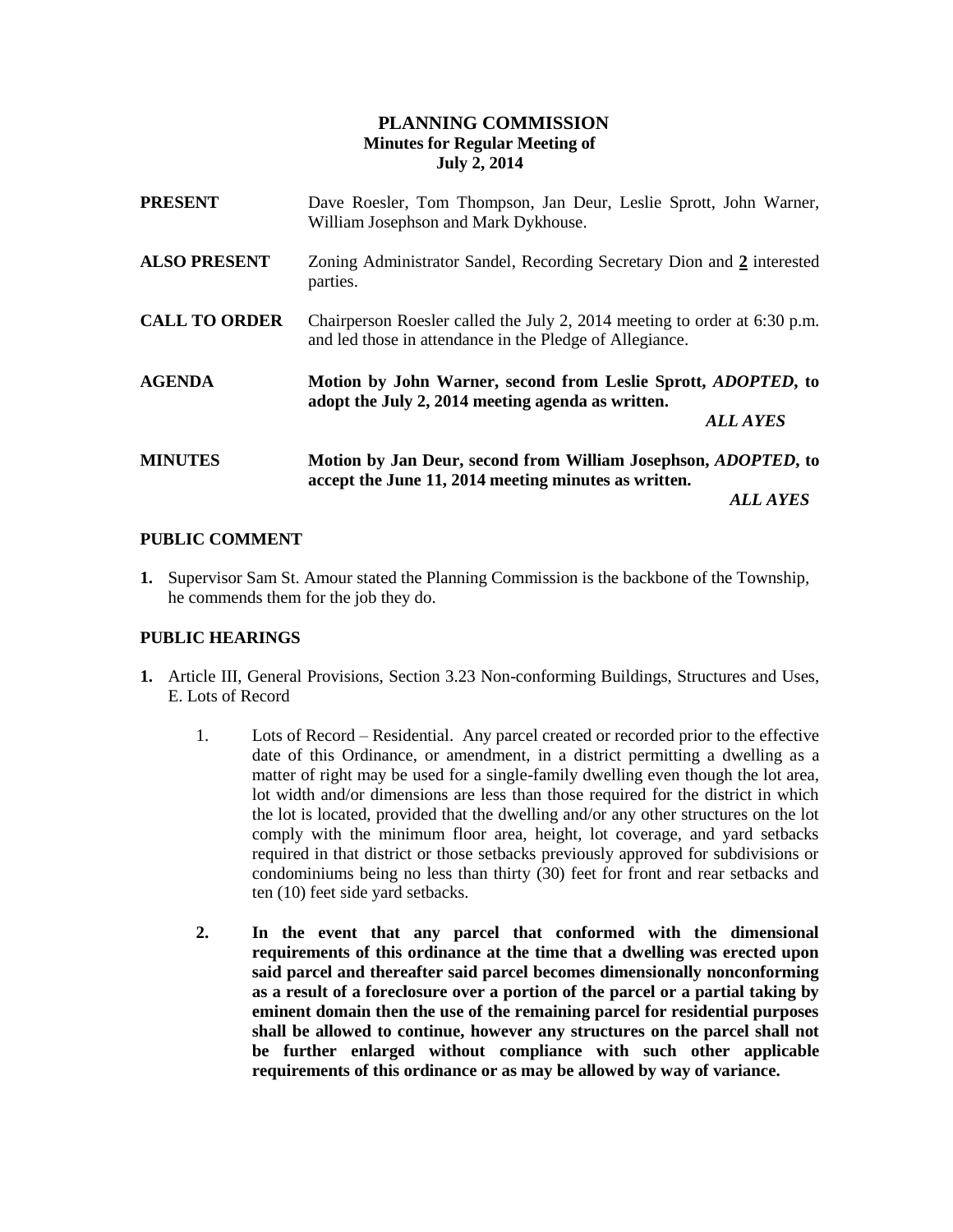- 2. **3.** Lots of Record Non-Residential. Any parcel created and recorded prior to the effective date of this Ordinance, or amendment, in a district that does not permit a dwelling as a matter of right may be used for a purpose lawful in that district even though the lot area and/or dimensions are less than those required for the district in which the parcel is located, but only if such use is authorized as a variance by the Board of Zoning Appeals, in accordance with the variance provisions of the Ordinance.
- 3. **4.** In the Medium Density Residential (MDR), Medium High Density Residential (MHDR), High Density Residential (HDR), Lake Michigan Shoreline (LMSD), Inland Lakes (ILD) and North Duck Lake Overlay (NDLOD) zoning districts, if two or more adjacent nonconforming vacant lots of record are held in common ownership, said lots shall be considered to be an undivided parcel for purposes of obtaining a zoning permit and shall be combined into a parcel (s) that has a lot width of at least 90 feet and a lot size of at least 50 percent of the minimum lot area required in the zoning district where the parcel (s) are located.

### **PUBLIC HEARING OPEN 6:34 p.m.**

#### **CORRESPONDENCE**

None

**1.** Dave Bossenbroek, Attorney, supports this amendment. Zoning Administrator Sandel stated he was glad to see eminent domain covered.

# **PUBLIC HEARING CLOSED 6:37 p.m.**

Consensus of Commissioners is to recommend amendment of language as proposed.

Motion by Jan Deur, second from John Warner, *ADOPTED*, to recommend approval of amendment to the Township Board of Trustees as proposed.

#### *ALL AYES*

**2.** Article XX, Administration and Enforcement, Section 20.09 Remedies and Enforcement

Any person, firm or corporation, including an agent, in charge of any structure or land who violates, disobeys, omits, neglects or refuses to comply with or resists the enforcement of any provision of this Ordinance or any amendment thereof, shall be responsible for a civil infraction and subject to fines as published by the Township from time to time. Each day a violation continues shall be deemed to be a separate offense. In addition to other sanctions, the Township  $\Theta$ any owner of real estate within the Township may institute an appropriate court proceeding to prevent, enjoin, abate or remove any violation of this Ordinance, compel compliance with this Ordinance, or seek other equitable or injunctive relief. Persons determined to be in violation of this Ordinance shall be required to reimburse the Township for its actual costs of prosecution, including court costs and reasonable attorney fees.

#### **PUBLIC HEARING OPEN 6:42 p.m.**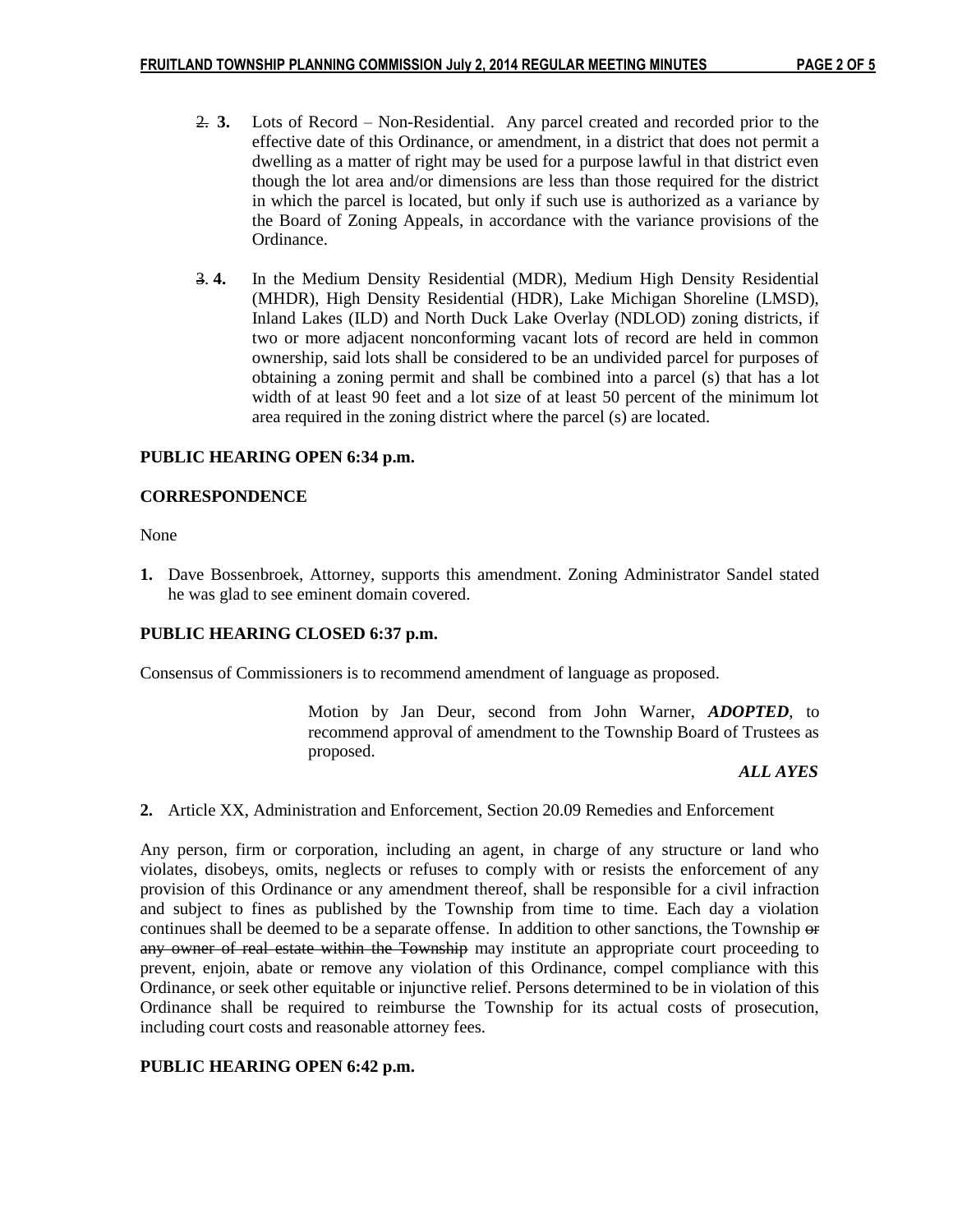### **CORRESPONDENCE**

None

### **COMMISSIONERS COMMENTS**

Commissioner Deur stated that according to Attorney Kevin Even the language as written now is contrary to state law.

- **1.** Dave Bossenbroek, Attorney, stated he agrees with Attorney Even.
- **2.** Supervisor Sam St. Amour, stated he supports the proposed language.

### **PUBLIC HEARING CLOSED 6:46 p.m.**

Consensus of Commissioners is to recommend amendment of language as proposed.

Motion by John Warner, second from Leslie Sprott, *ADOPTED*, to recommend approval to the Township Board of Trustees the amendments as proposed.

 *ALL AYES*

### **OLD BUSINESS**

## **1. Parcel number 61-06-013-100-0017-00 (5207 Scenic Drive), 61-06-013-100-0010-00 (5271 Scenic Drive), Parkland Acquisition Three LLC, request for Site Plan Review to replace fire damaged building which has since been demolished.**

Chairperson Roesler stated he and Commissioner Deur met with Attorney Kevin Even after the last meeting for clarification on a few things. One of the things was when the ninety (90) days starts that Final action shall be taken by the Planning Commission. Final action shall be taken within ninety (90) days after fully completed application and site plan has been received by the Township. If requested by the Zoning Administrator some site plan review requirements can be waived if deemed unnecessary by the Planning Commission. Expansion of the use will not be allowed, however, they must be allowed to rebuild/replace the building.

Zoning Administrator Sandel explained after listening to the recorded meeting between Attorney Even, Chairperson Roesler and Commissioner Deur on June 18 he went and met with Mr. Rooks. He stated they discussed what is needed to complete the Site Plan. During the discussion Mr. Rooks stated they will try and come up with a solution for the wedding noise. He explained he checked on a traffic study and it is very costly. On June 25<sup>th</sup> Zoning Administrator Sandel emailed a letter listing the items that need to be addressed in writing on the site plan. He then received an email from Mr. Rooks on Wednesday, June  $25<sup>th</sup>$  stating that after reviewing the items that need to be addressed he would not be ready for the July  $2<sup>nd</sup>$  meeting.

> Motion by John Warner, second from Jan Deur, *ADOPTED*, to suspend rules to allow Supervisor St. Amour address the board.

> > *ALL AYES*

Supervisor St. Amour stated there was never approval other than a handshake to allow weddings. He believes there may have been an estimated traffic study done at one time but not an official one.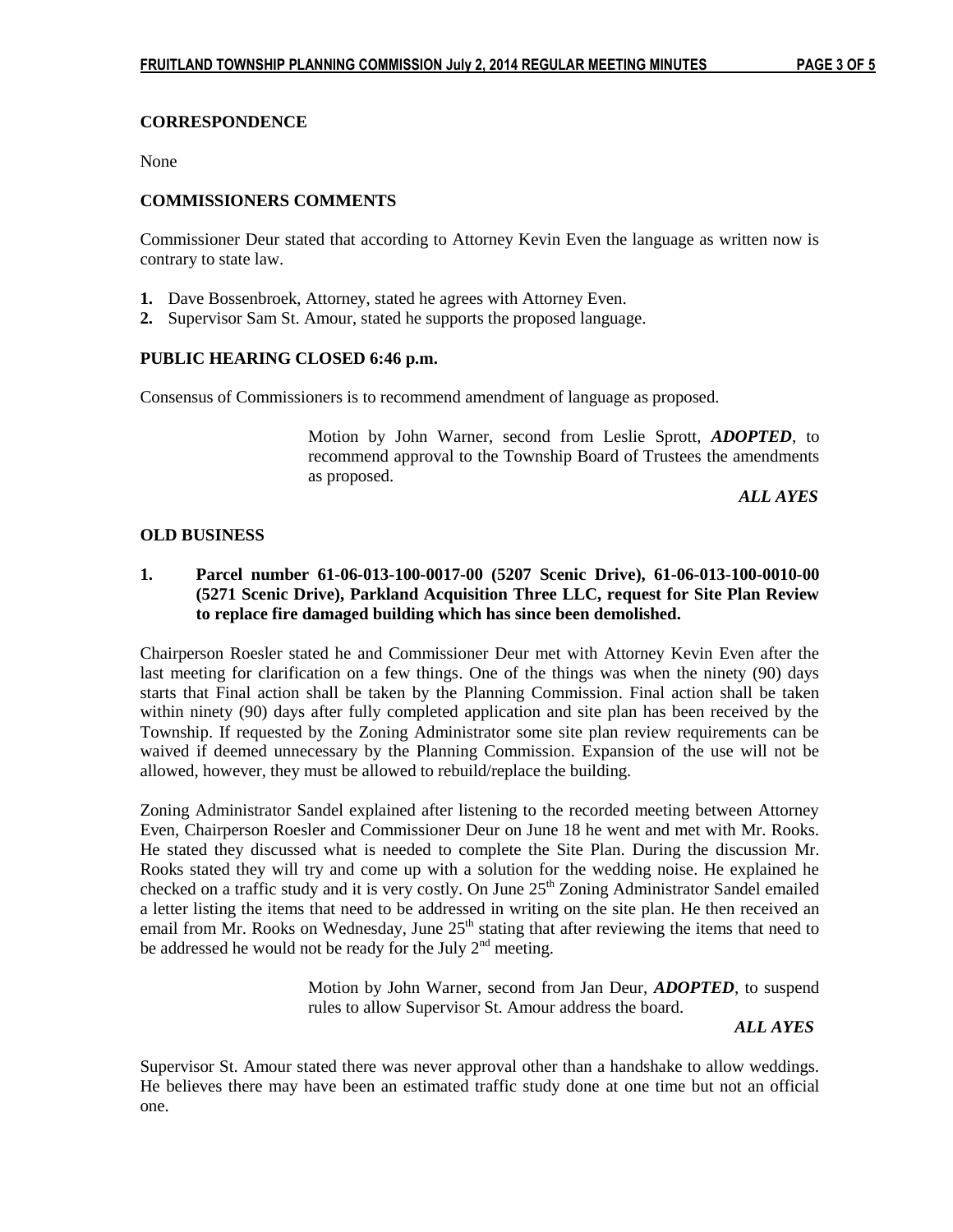Motion by Jan Deur, second from Leslie Sprott, *ADOPTED*, to unsuspend rules and return to regular session.

#### *ALL AYES*

Upon request from Zoning Administrator Sandel consensus of Commissioners was to waive the sign location, traffic study and small scale drawing of adjoining properties from the Site Plan Review requirements for this application.

### **2. Reports from Sub-Committees**

 Fences, walls, hedges, berms and screens language in Lakefront Districts (subcommittee is Commissioners Warner, Josephson and Sprott)

No report.

 Zoning for Sylvan Beach (sub-committee is Commissioners Sprott, Thompson, Warner and representative from Sylvan Beach)

No report.

Master Plan Review

Chairperson Roesler stated we need to think hard about creating districts/zones for resorts. There are several resorts in the township, ex: Parkland Acquisition III (Michillinda Beach Lodge), Buzz's Lakeside Inn (Lakeside Inn), Glaser's Glen, Waters Edge, Sea Fever. He asked all Commissioners to go through the existing Master Plan, make notes and then they can set up a work session to go through it together.

Commissioner Deur stated that the Parks and Recreation Commission asked if we were going to do a survey and if we do could they piggy back on it. Consensus was there is really no need to do another survey. Commissioner Deur will advise the Parks and Recreation Commission.

### **3. Discussion on Article III, General Provisions, Section 3.31 Average Setback Lines**

- Intent
- Possible conflicts with Zoning District Site Development Standards regarding Streams, Creeks & Lakes

Zoning Administrator Sandel did a drawing showing what he believes is conflicting. A Sub-committee was set to review and report back (Commissioners Warner, Josephson and Dykhouse)

Commissioner Josephson said he would be on this sub-committee if another Commissioner could take his place on the fence sub-committee. Chairperson Roesler said he would be on the fence sub-committee.